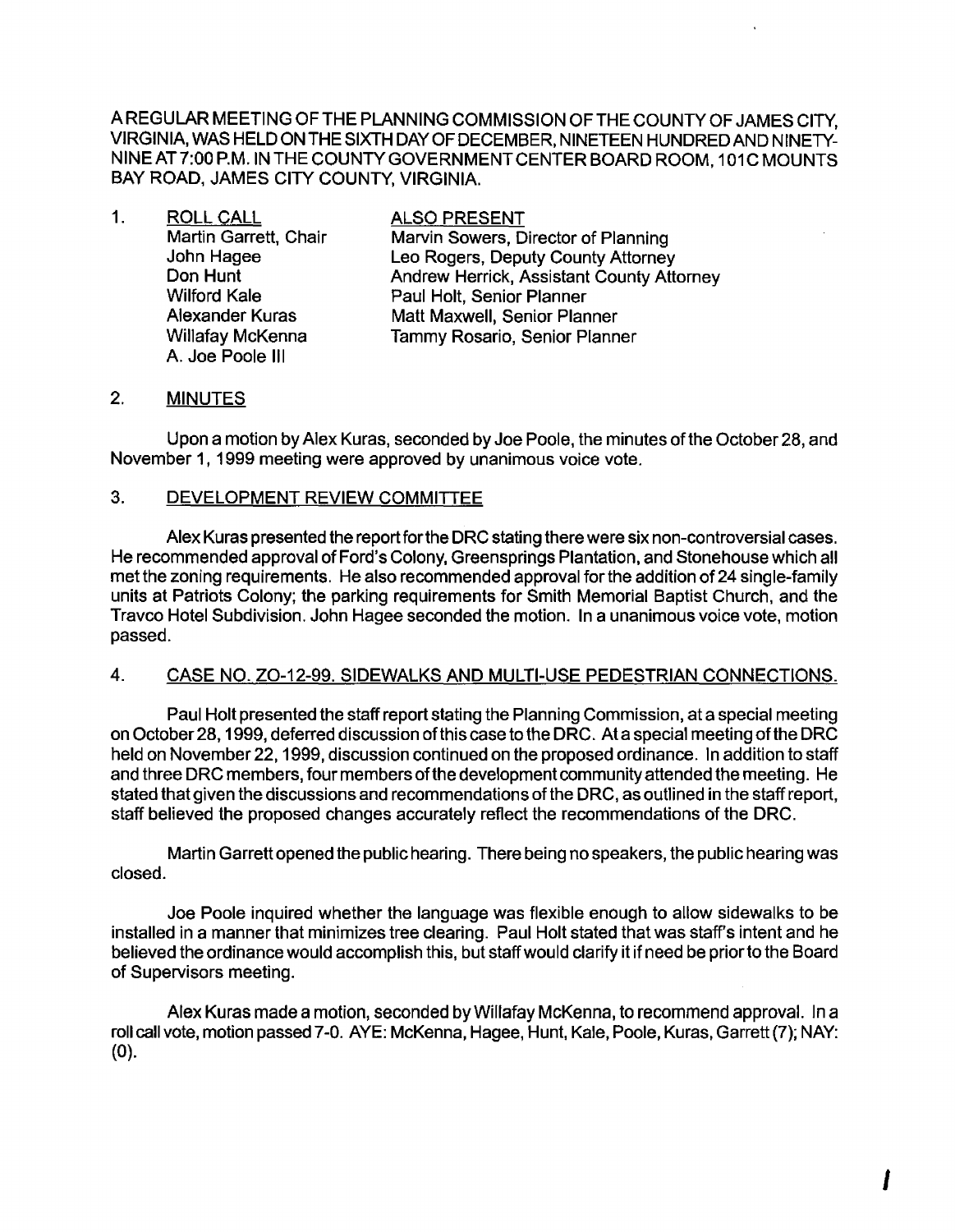# 5. CASE NO. ZO-13-99. R-8 RURAL RESIDENTIAL DISTRICT.

Tammy Rosario presented the staff report stating that on September 8, 1999, the Planning Commission adopted a resolution directing staff to review the R-8, Rural Residential, zoning district in response to State code changes which will take effect on January 1,2000. The revisions and the legislation that triggered them are outlined in the staff report. Staff believed that the proposed revisions would retain the R-8 zoning district as a "transition or holding zone;" meet the requirements of the new State law, and bring the district into compliance with the Comprehensive Plan. Staff recommended the Planning Commission approve the proposed changes.

Alex Kuras stated that in Sec. 24-350 (a) it stated "Forthe purposes ofthis section the terms minor subdivision shall be defined as a division of a tract of land into not more than five lots abutting an existing public road within the transportation department road system which does not create a new street or extend an existing street." He felt this read as though the five lots would have individual driveways onto that road and that's not what the Commission wanted. He asked why the wording was in there.

Marvin Sowers stated that last month the Commission recommended approval of the Subdivision Ordinance and that would mandate the requirement that the driveways be combined into one. He stated this Zoning Ordinance just specified a number of lots and the Subdivision Ordinance would address Alex Kuras's concern.

Wilford Kale asked what would prevent someone from doing three minor subdivisions on a larger parcel with acreage on both sides of the road and one up the road.

Tammy Rosario said the ordinance stated any contiguous property owned by the same subdivider, or deemed by the DRC as being part of the same development could be considered a major subdivision.

Joe Poole asked about the amount of R-8 land that currently exists within the Primary Service Area and how many residential units could be created.

Tammy Rosario presented a chart that showed what could happen if the changes to the ordinance were not approved. She said there were approximately 11,000 acres zoned R-8. She stated she subtracted out public use areas, such as Jamestown Island, The Colonial Parkway, schools, etc. and then subtracted out 30% to allow for undevelopable land, roads, etc. She stated the remaining acreage, divided by the minimum lot size, came to 7,780 lots that could be developed by right

Martin Garrett opened the public hearing.

Steve Romeo of Langley and McDonald spoke on behalf of Lawrence Beamer, President of Powhatan Enterprises and an owner of R-8 zoned property. He asked that the Commission defer action on the ordinance changes as Mr. Beamerdid not believe he had enough time to adequately evaluate the changes. He stated the public hearing advertisement did not have an impact on Mr. Beamer, however the additional notification pursuant to the zoning ordinance did. He stated that the Commission deferred action on another case several months ago in order to give property owners more time to evaluate the case, noting that these property owners were not adjacent to the property and were not required to be notified. It was in this spirit that Mr. Beamerrequested the Commission to defer action.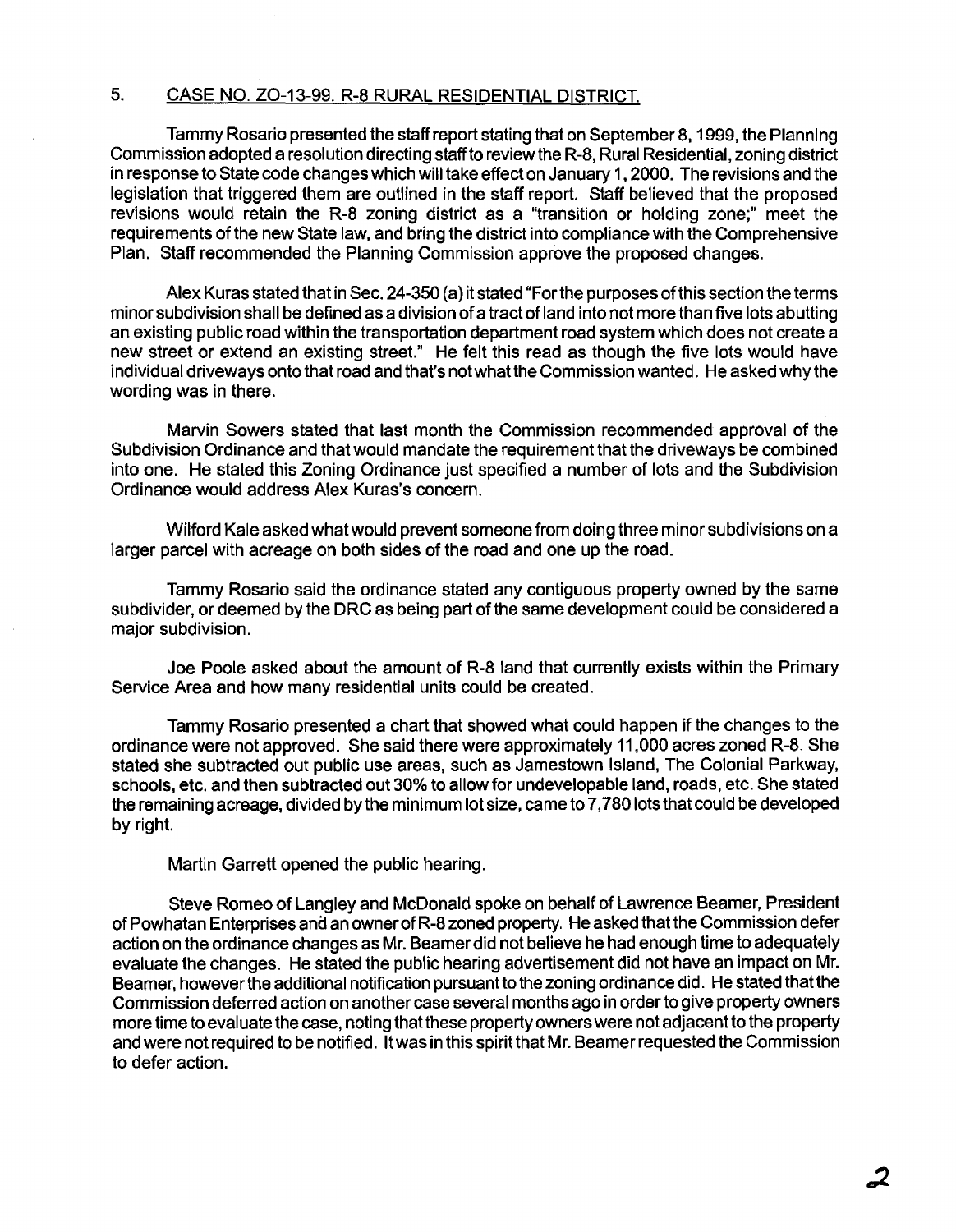Martin Garrett said he appreciated his comments and hoped that he recognized the reasons for expediting these changes.

Steve Romeo stated he realized that the Commission was under a state mandate that would take effect on January 1, 2000.

There being no further speakers, the public hearing was closed.

Willafay McKenna made a motion, seconded by Alex Kuras, to recommend approval. In a roll call vote, motion passed 7-0. AYE: McKenna, Hagee, Hunt, Kale, Poole, Kuras, Garrett (7); NAY: (0).

# 6. FY2000-20005 SIX-YEAR SECONDARY ROAD PLAN.

Matthew Maxwell presented the staff report stating that each year the Virginia Department of Transportation requests the County to review its secondary roads and make recommendations on the allocation of State funds to those roads with the greatest need for improvement. He briefly reviewed the list of high priority roads and recommended the Commission approve the FY2000- 2005 Six-Year Secondary Road Plan schedule. As outlined in the staff report.

John Hagee asked how one differentiated between driver error and the condition of the road when evaluating the cause of accidents.

Matthew Maxwell stated that in evaluating the accident data, he determined that a large majority of accidents that occurred resulted from driver error. He also spoke to State Troopers regarding the results of accidents and noted that speed and volume of traffic were the two primary causes of accidents.

Alex Kuras commended staff for taking the traffic accidents out of the formula because they never changed the priority.

Marvin Sowers said that staff still considered accidents on a case by case basis, with emphasis placed on whether the accidents were related to the road's design.

Joe Poole asked if the Ironbound Road improvements from Tewning to Strawberry Plains were related to the recent announcements about Eastern State.

Matthew Maxwell stated that these improvement were on the plan last year and were not related to Eastern State.

Joe Poole asked about the Ironbound Road from Sandy Bay Road to Jamestown Road upgrade. He stated there are several residential units that have been there for some time as well as the recent Settlers Mill subdivision and asked how much the lanes would be widened.

Matthew Maxwell could not specifically answer that question but believed it would involve some widening ofthe pavement width. He stated every effort would be made to try to minimize the impact on adjacent homeowners and as part of the VDOT road construction process, there would be a public hearing notice.

Marvin Sowers cited an example on Lake Powell Road where improvements originally started out as a project with a regular VDOT cross section. After several meetings with VDOT and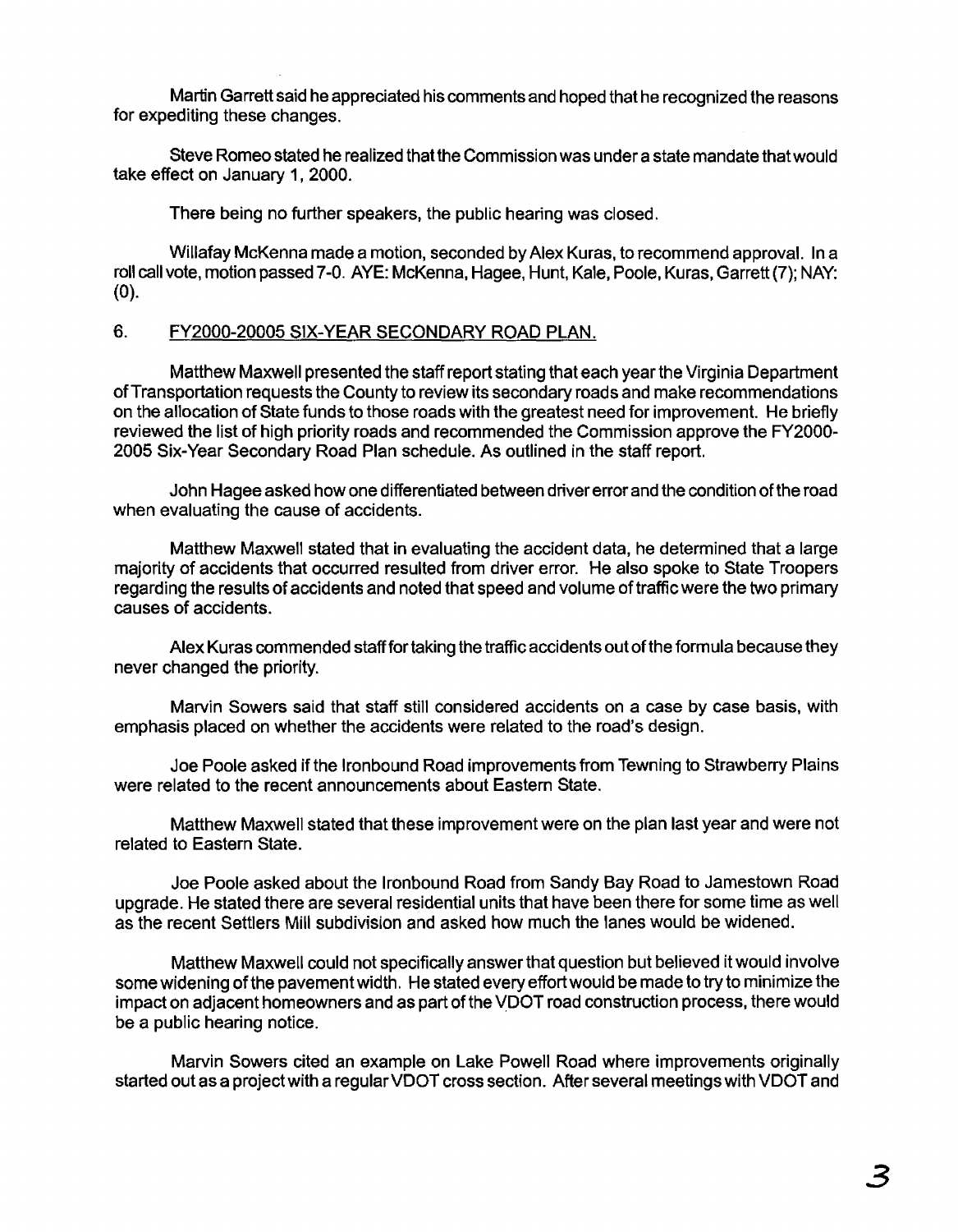citizens in the area, the road went under a series of small spot improvements instead which kept the character of the roadway. Another roadway that had minor work in order to keep its rural character was Greensprings Road.

Willafay McKenna commented that none of these improvements are aimed at anything but surface design type of work and not towards improving intersections or lights and timing.

Matthew Maxwell stated that was correct but it would include associated drainage improvements.

Willafay McKenna asked if the Commission received a response to the letterthat was sent to VDOT about the Rt 199/Mounts Bay Road intersection.

Martin Garrett stated that a response came quickly from VDOT and they stated they had already changed the timing on the light which meant to him that it would not be changed again. He said they also stated that the shoulder of the road was not built to the strength to carry traffic. Mr. Garrett felt that the timing of the light could be improved and suggested sending another letter.

Marvin Sowers said that a better option would be for the Commission to write a letter to the Board of Supervisors asking them to get involved.

Alex Kuras suggested that they send a memo to the Board and have them question VDOT during Highway Matters.

Wilford Kale said he was concerned that VDOT predicated not extending the turn lane on the fact that changes would be made to Route 199 in two years. He said that did not address the current problem and felt they should go back to VDOT and inquire about the possibility of using the shoulder as a turn lane until the upgrade was completed.

Marvin Sowers stated staff could draft a memo forwarding the Commission's concerns to the Board.

Martin Garrett opened the Public Hearing.

Norman Mason of Langley and McDonald said he wanted to comment on Rt. 199 and not necessarily the Six Year Secondary Road Plan. He stated he now drives through town instead of going Rt. 199 west in the mornings. He said that he noted at Kingsmill, traffic would be backed up almost to Rt. 60 on Rt. 199 and when you approached the Kingsmilllight there would be four or five cars sitting there. He felt that more time could be put on Rt. 199 without overdue burden on the residents of Kingsmill. He thought it might be more appropriate for the County to observe that situation over a period of time in the morning sequence then present that information to VDOT.

There being no further speakers, the public hearing was closed.

Joe Poole made a motion, seconded by Wilford Kale, to approve the Six-Year Secondary Road Plan. In roll call vote, motion passed 7-0. AYE: McKenna, Hagee, Hunt, Kale, Poole, Kuras, Garrett, (7); NAY: (0).

#### 7. POLICY COMMITTEE REPORT.

Willafay McKenna stated that the committee, due to various schedules, was unable to meet